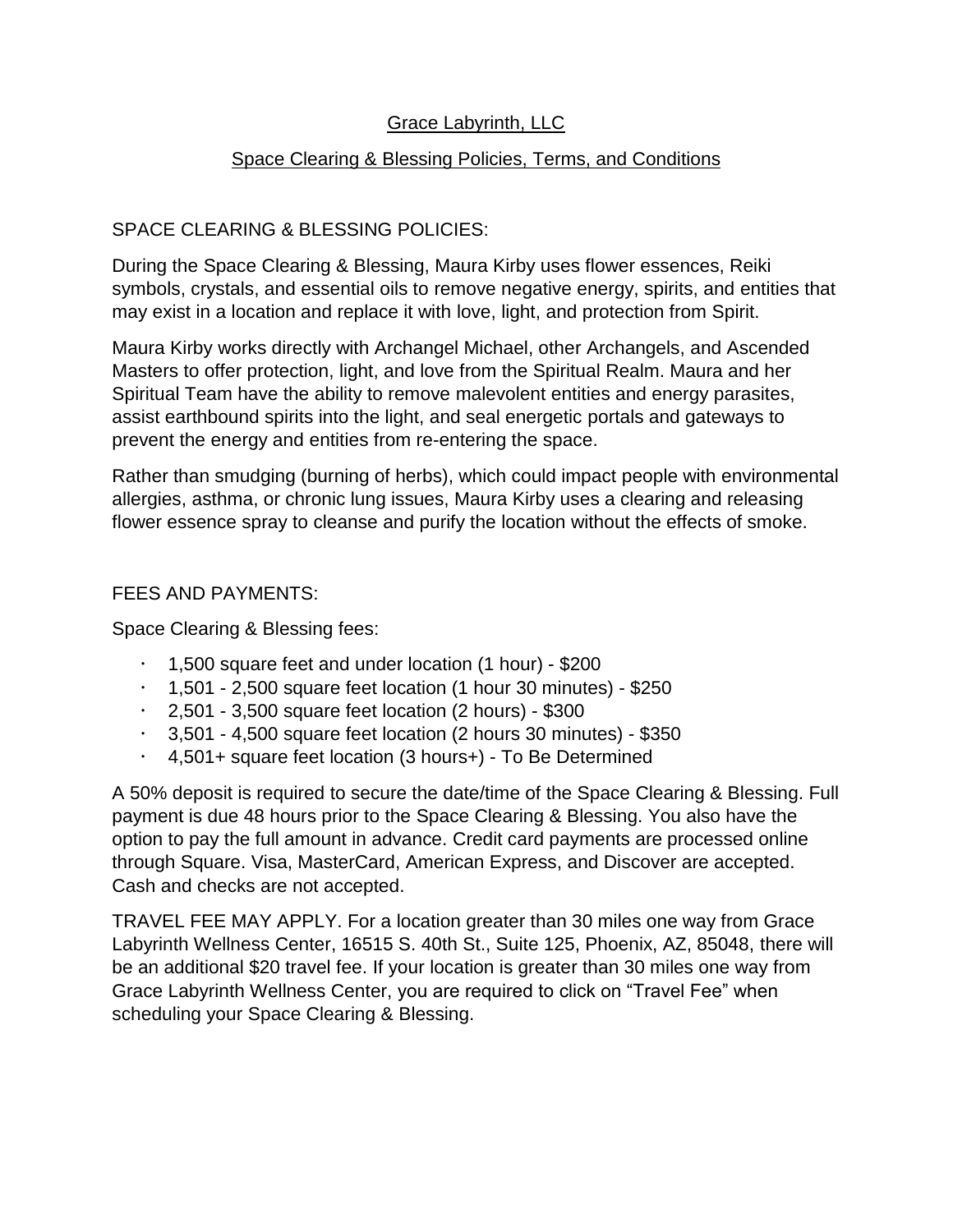#### CANCELLATIONS:

If you need to cancel or reschedule your Space Clearing & Blessing, please give a 48 hour notice. Refund of the 50% deposit requested 48 hours before the Space Clearing & Blessing will be fully reimbursed. Failure to cancel the Space Clearing & Blessing within 48 hours of the Space Clearing & Blessing date will result in a nonrefundable 50% deposit.

#### CONFIDENTIALITY:

Maura Kirby and Grace Labyrinth, LLC will keep all information strictly confidential and will not voluntarily release information to an outside party without your approval. Information will be released if Maura Kirby and/or Grace Labyrinth, LLC are required to do so by law or if court order is present.

## NONDISCRIMINATION POLICY:

Maura Kirby and Grace Labyrinth, LLC do not discriminate on the basis of age, gender, religion, sexual orientation, color, heritage, race, disability, political beliefs, marital status, or family status.

#### WAIVER OF LIABILITY:

You are fully accountable for your own physical, mental, emotional, and spiritual wellbeing, as well as your choices, actions, and outcomes. You understand that any information given during a Space Clearing & Blessing is of a spiritual nature. All actions and decisions are made by you and are solely your responsibility. You are responsible for your life outcomes based on your choices. You understand that a Space Clearing & Blessing is not a substitute for legal counsel, financial guidance, medical treatment, psychotherapy, mental health care, treatment for psychological issues, treatment for physical illness, or treatment for substance abuse.

There is no guarantee that the Space Clearing & Blessing will produce certain results. Maura Kirby and Grace Labyrinth, LLC are not liable, not responsible, and not accountable for actions chosen, or not chosen, by you. Maura Kirby and Grace Labyrinth, LLC cannot guarantee a specific outcome. Maura Kirby and Grace Labyrinth, LLC cannot guarantee removal of malevolent entities and energy parasites, cannot guarantee assistance of earthbound spirits into the light, and cannot guarantee the sealing of energetic portals and gateways to prevent the energy and entities from reentering the space. Maura Kirby and Grace Labyrinth, LLC make no claims as to the effects of the Space Clearing & Blessing. Maura Kirby and Grace Labyrinth, LLC do not warrant any results, either inferred or expressed, to be attained.